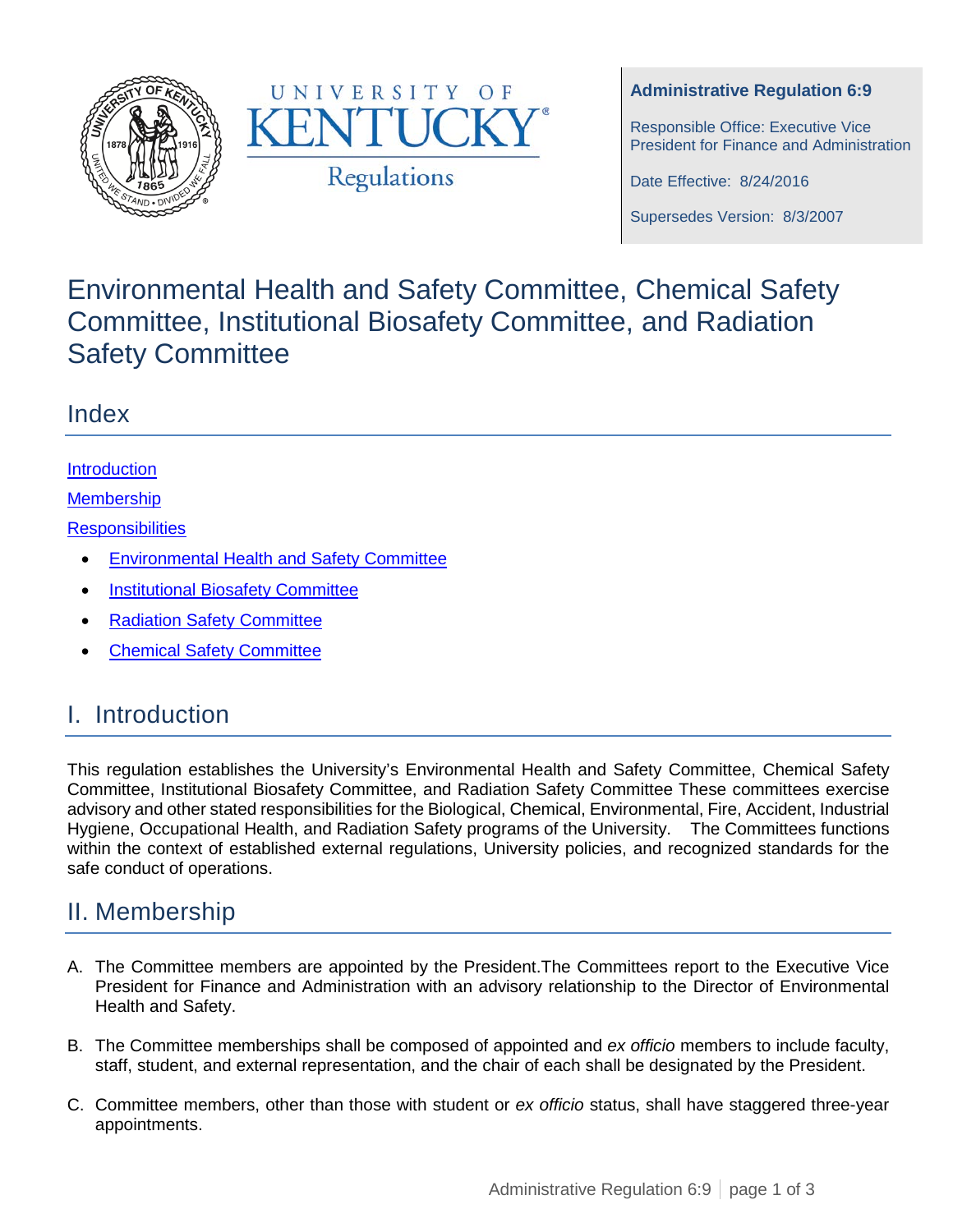### <span id="page-1-0"></span>III. Responsibilities

#### <span id="page-1-1"></span>A. The Environmental Health and Safety Committee shall:

- 1. Recommend to the Executive Vice President for Finance and Administration the establishment and charges for additional committees as necessary.
- 2. Recommend policies and procedures for the Biological, Chemical, Environmental, Fire, Accident, Industrial Hygiene, Occupational Health, and Radiation Safety programs that shall provide for safety and health and shall comply with regulatory requirements.
- 3. Recommend educational and training programs that shall prepare members of the University community to comply with environmental and safety policies, procedures, and regulations.
- 4. Review as required by policies or regulations, but at least on an annual basis, reports on the amount and type of radioactive and hazardous materials acquired, used and disposed of by the University.
- 5. Review, on a timely basis and specifically as required by policies or regulations, reports of any incidents or violation of policies or procedures where radioactive or hazardous materials are involved.
- 6. Review, as required by policies or regulations but at least on an annual basis, reports of accidents and injuries (including worker's compensation) or other safety problems and recommend suggestions to correct hazardous conditions.
- 7. Recommend on the training, experience and medical requirements, with consideration of regulatory requirements, for personnel who work with, or in the vicinity of, radioactive and hazardous materials; and conduct at least an annual review of compliance with such requirements.
- 8. Maintain written minutes of meetings and prepare reports as requested for the Executive Vice President for Finance and Administration.

#### <span id="page-1-2"></span>B. The Institutional Biosafety Committee shall:

- 1. Carry out the functions required under National Institutes of Health (NIH) regulations, including policy and procedure recommendations, compliance reviews, individual research project approval, and the certification that facilities, procedures, and practices and the training and expertise of the personnel involved have been reviewed and approved;
- 2. Serve as an advisory committee on the use of infectious agents, including policy and procedure recommendations and individual research project approval;
- 3. Maintain confidentiality as appropriate; and
- 4. Maintain written minutes of meetings and prepare reports as requested for the University administration.
- <span id="page-1-3"></span>C. The Radiation Safety Committee shall:
	- 1. Review and oversee the use of radioactive material and exercise responsibilities required by regulations including the review and approval of authorized users and methods of use of radioactive materials;
	- 2. Review radiation program changes prior to submittal for licensure;